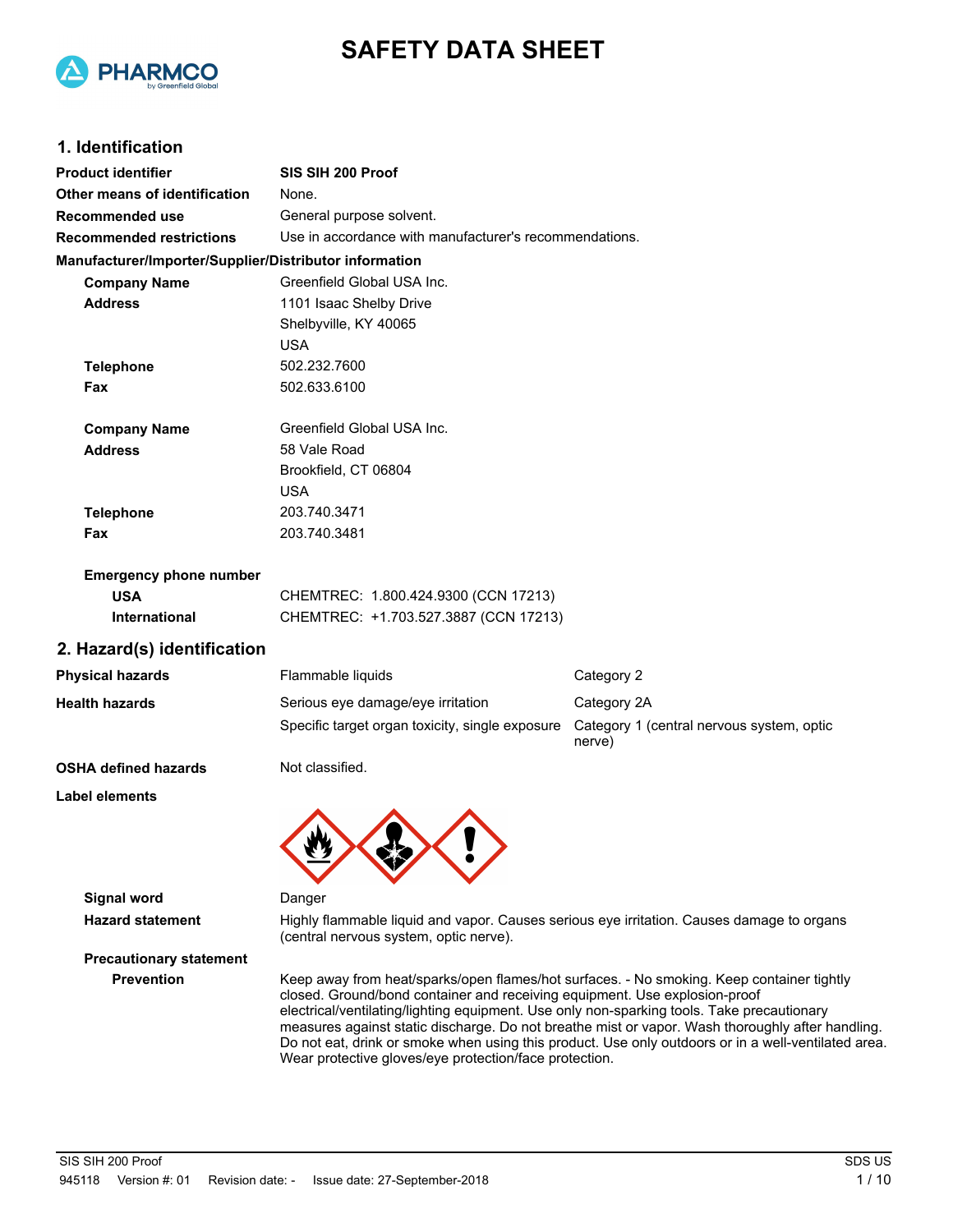| <b>Response</b>                              | If on skin (or hair): Take off immediately all contaminated clothing. Rinse skin with water/shower.<br>If inhaled: Remove person to fresh air and keep comfortable for breathing. If in eyes: Rinse<br>cautiously with water for several minutes. Remove contact lenses, if present and easy to do.<br>Continue rinsing. If eye irritation persists: Get medical advice/attention. If exposed: Call a poison<br>center/doctor. In case of fire: Use appropriate media to extinguish. |
|----------------------------------------------|--------------------------------------------------------------------------------------------------------------------------------------------------------------------------------------------------------------------------------------------------------------------------------------------------------------------------------------------------------------------------------------------------------------------------------------------------------------------------------------|
| <b>Storage</b>                               | Keep cool. Store in a well-ventilated place. Keep container tightly closed. Store locked up.                                                                                                                                                                                                                                                                                                                                                                                         |
| <b>Disposal</b>                              | Dispose of contents/container in accordance with local/regional/national/international regulations.                                                                                                                                                                                                                                                                                                                                                                                  |
| Hazard(s) not otherwise<br>classified (HNOC) | None known.                                                                                                                                                                                                                                                                                                                                                                                                                                                                          |
| <b>Supplemental information</b>              | None.                                                                                                                                                                                                                                                                                                                                                                                                                                                                                |

# **3. Composition/information on ingredients**

**Mixtures**

| <b>Chemical name</b>                                                         |                                                                                                                                                                                                                                                                                                                                                                                                                                                               | <b>CAS number</b> | $\%$          |
|------------------------------------------------------------------------------|---------------------------------------------------------------------------------------------------------------------------------------------------------------------------------------------------------------------------------------------------------------------------------------------------------------------------------------------------------------------------------------------------------------------------------------------------------------|-------------------|---------------|
| Ethyl alcohol                                                                |                                                                                                                                                                                                                                                                                                                                                                                                                                                               | 64-17-5           | $47.2 - 48.2$ |
| Propan-2-ol                                                                  |                                                                                                                                                                                                                                                                                                                                                                                                                                                               | 67-63-0           | $49.5 - 50.5$ |
| Methanol                                                                     |                                                                                                                                                                                                                                                                                                                                                                                                                                                               | 67-56-1           | $2.1 - 2.6$   |
| <b>Composition comments</b>                                                  | All concentrations are in percent by weight unless otherwise indicated.                                                                                                                                                                                                                                                                                                                                                                                       |                   |               |
| 4. First-aid measures                                                        |                                                                                                                                                                                                                                                                                                                                                                                                                                                               |                   |               |
| <b>Inhalation</b>                                                            | Remove victim to fresh air and keep at rest in a position comfortable for breathing. Call a poison<br>center or doctor/physician if you feel unwell.                                                                                                                                                                                                                                                                                                          |                   |               |
| <b>Skin contact</b>                                                          | Take off immediately all contaminated clothing. Rinse skin with water/shower. Get medical<br>attention if irritation develops and persists.                                                                                                                                                                                                                                                                                                                   |                   |               |
| Eye contact                                                                  | Immediately flush eyes with plenty of water for at least 15 minutes. Remove contact lenses, if<br>present and easy to do. Continue rinsing. Get medical attention if irritation develops and persists.                                                                                                                                                                                                                                                        |                   |               |
| Ingestion                                                                    | IF SWALLOWED: Immediately call a POISON CENTER or doctor/physician. Rinse mouth. Do not<br>induce vomiting without advice from poison control center. If vomiting occurs, keep head low so<br>that stomach content doesn't get into the lungs. Do not use mouth-to-mouth method if victim<br>ingested the substance. Induce artificial respiration with the aid of a pocket mask equipped with a<br>one-way valve or other proper respiratory medical device. |                   |               |
| <b>Most important</b><br>symptoms/effects, acute and<br>delayed              | Narcosis. Headache. Nausea, vomiting. Behavioral changes. Decrease in motor functions. Severe<br>eye irritation. Symptoms may include stinging, tearing, redness, swelling, and blurred vision.<br>Coughing.                                                                                                                                                                                                                                                  |                   |               |
|                                                                              | Methanol: Human exposure to methanol may result in illness, systemic poisoning, blindness, optic<br>nerve damage and perhaps death, after being ingested, absorbed through the skin or inhaled.<br>Death due to cardiac or respiratory failure has been reported in some cases from consumption of<br>as little as 30 mls.                                                                                                                                    |                   |               |
| Indication of immediate<br>medical attention and special<br>treatment needed | Provide general supportive measures and treat symptomatically. Thermal burns: Flush with water<br>immediately. While flushing, remove clothes which do not adhere to affected area. Call an<br>ambulance. Continue flushing during transport to hospital. Keep victim under observation.<br>Symptoms may be delayed.                                                                                                                                          |                   |               |
| <b>General information</b>                                                   | Take off all contaminated clothing immediately. If you feel unwell, seek medical advice (show the<br>label where possible). Ensure that medical personnel are aware of the material(s) involved, and<br>take precautions to protect themselves. Wash contaminated clothing before reuse. Show this<br>safety data sheet to the doctor in attendance.                                                                                                          |                   |               |
| 5. Fire-fighting measures                                                    |                                                                                                                                                                                                                                                                                                                                                                                                                                                               |                   |               |
| Suitable extinguishing media                                                 | Water fog. Alcohol resistant foam. Dry chemical powder. Carbon dioxide (CO2).                                                                                                                                                                                                                                                                                                                                                                                 |                   |               |
| Unsuitable extinguishing<br>media                                            | Do not use water jet as an extinguisher, as this will spread the fire.                                                                                                                                                                                                                                                                                                                                                                                        |                   |               |
| Specific hazards arising from<br>the chemical                                | Vapors may form explosive mixtures with air. Vapors may travel considerable distance to a source<br>of ignition and flash back. During fire, gases hazardous to health may be formed. Combustion<br>products may include: carbon oxides.                                                                                                                                                                                                                      |                   |               |
| Special protective equipment<br>and precautions for firefighters             | Self-contained breathing apparatus and full protective clothing must be worn in case of fire.                                                                                                                                                                                                                                                                                                                                                                 |                   |               |
| <b>Fire fighting</b><br>equipment/instructions                               | In case of fire and/or explosion do not breathe fumes. Move containers from fire area if you can do<br>so without risk. Use water spray to keep fire-exposed containers cool.                                                                                                                                                                                                                                                                                 |                   |               |
| <b>Specific methods</b>                                                      | Use standard firefighting procedures and consider the hazards of other involved materials.                                                                                                                                                                                                                                                                                                                                                                    |                   |               |
| SIS SIH 200 Proof                                                            |                                                                                                                                                                                                                                                                                                                                                                                                                                                               |                   | SDS US        |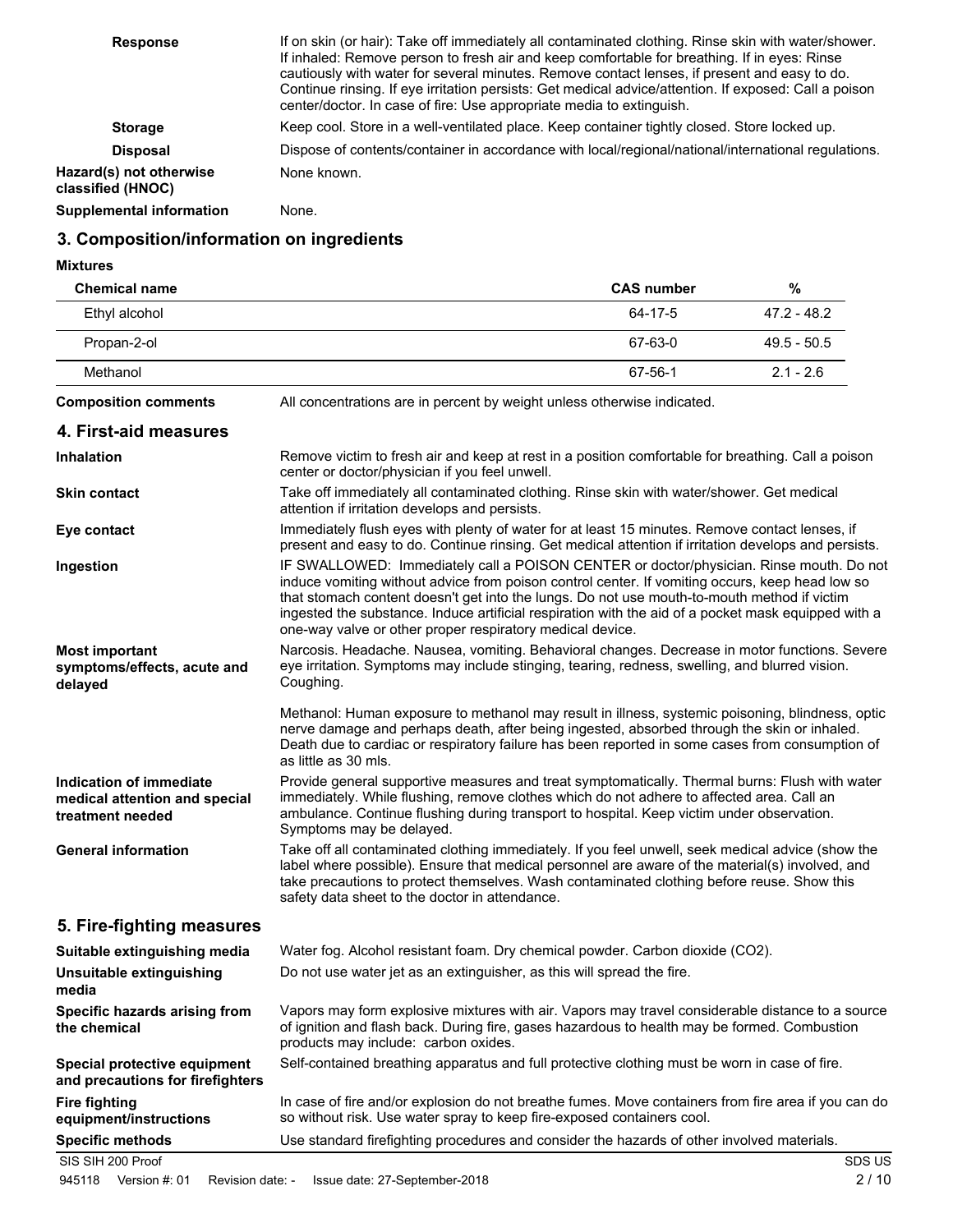### **6. Accidental release measures**

| Personal precautions,<br>protective equipment and<br>emergency procedures | Keep unnecessary personnel away. Keep people away from and upwind of spill/leak. Eliminate all<br>ignition sources (no smoking, flares, sparks, or flames in immediate area). Wear appropriate<br>protective equipment and clothing during clean-up. Do not breathe mist or vapor. Do not touch<br>damaged containers or spilled material unless wearing appropriate protective clothing. Ventilate<br>closed spaces before entering them. Local authorities should be advised if significant spillages<br>cannot be contained. For personal protection, see section 8 of the SDS.                                                        |
|---------------------------------------------------------------------------|-------------------------------------------------------------------------------------------------------------------------------------------------------------------------------------------------------------------------------------------------------------------------------------------------------------------------------------------------------------------------------------------------------------------------------------------------------------------------------------------------------------------------------------------------------------------------------------------------------------------------------------------|
| <b>Methods and materials for</b><br>containment and cleaning up           | Eliminate all ignition sources (no smoking, flares, sparks, or flames in immediate area). Keep<br>combustibles (wood, paper, oil, etc.) away from spilled material. Take precautionary measures<br>against static discharge. Use only non-sparking tools. The product is completely soluble in water.                                                                                                                                                                                                                                                                                                                                     |
|                                                                           | Large Spills: Stop the flow of material, if this is without risk. Dike the spilled material, where this is<br>possible. Use a non-combustible material like vermiculite, sand or earth to soak up the product<br>and place into a container for later disposal. Following product recovery, flush area with water.                                                                                                                                                                                                                                                                                                                        |
|                                                                           | Small Spills: Absorb with earth, sand or other non-combustible material and transfer to containers<br>for later disposal. Wipe up with absorbent material (e.g. cloth, fleece). Clean surface thoroughly to<br>remove residual contamination.                                                                                                                                                                                                                                                                                                                                                                                             |
|                                                                           | Never return spills to original containers for re-use. For waste disposal, see section 13 of the SDS.                                                                                                                                                                                                                                                                                                                                                                                                                                                                                                                                     |
| <b>Environmental precautions</b>                                          | Avoid discharge into drains, water courses or onto the ground.                                                                                                                                                                                                                                                                                                                                                                                                                                                                                                                                                                            |
| 7. Handling and storage                                                   |                                                                                                                                                                                                                                                                                                                                                                                                                                                                                                                                                                                                                                           |
| Precautions for safe handling                                             | Do not handle, store or open near an open flame, sources of heat or sources of ignition. Protect<br>material from direct sunlight. Explosion-proof general and local exhaust ventilation. Take<br>precautionary measures against static discharges. All equipment used when handling the product<br>must be grounded. Use non-sparking tools and explosion-proof equipment. Do not taste or<br>swallow. Avoid contact with eyes. Avoid prolonged exposure. When using, do not eat, drink or<br>smoke. Wear appropriate personal protective equipment. Wash hands thoroughly after handling.<br>Observe good industrial hygiene practices. |
| Conditions for safe storage,<br>including any incompatibilities           | Store locked up. Keep away from heat, sparks and open flame. Prevent electrostatic charge<br>build-up by using common bonding and grounding techniques. Store in a cool, dry place out of<br>direct sunlight. Store in tightly closed container. Store in a well-ventilated place. Keep in an area<br>equipped with sprinklers. Store away from incompatible materials (see Section 10 of the SDS).                                                                                                                                                                                                                                       |

# **8. Exposure controls/personal protection**

## **Occupational exposure limits**

### **US. OSHA Table Z-1 Limits for Air Contaminants (29 CFR 1910.1000)**

| <b>Components</b>                           | <b>Type</b> | Value      |  |
|---------------------------------------------|-------------|------------|--|
| Ethyl alcohol (CAS 64-17-5)                 | <b>PEL</b>  | 1900 mg/m3 |  |
|                                             |             | 1000 ppm   |  |
| Methanol (CAS 67-56-1)                      | <b>PEL</b>  | 260 mg/m3  |  |
|                                             |             | 200 ppm    |  |
| Propan-2-ol (CAS 67-63-0)                   | <b>PEL</b>  | 980 mg/m3  |  |
|                                             |             | 400 ppm    |  |
| <b>US. ACGIH Threshold Limit Values</b>     |             |            |  |
| <b>Components</b>                           | <b>Type</b> | Value      |  |
| Ethyl alcohol (CAS 64-17-5)                 | <b>STEL</b> | 1000 ppm   |  |
| Methanol (CAS 67-56-1)                      | <b>STEL</b> | 250 ppm    |  |
|                                             | <b>TWA</b>  | 200 ppm    |  |
| Propan-2-ol (CAS 67-63-0)                   | <b>STEL</b> | 400 ppm    |  |
|                                             | <b>TWA</b>  | 200 ppm    |  |
| US. NIOSH: Pocket Guide to Chemical Hazards |             |            |  |
| <b>Components</b>                           | <b>Type</b> | Value      |  |
| Ethyl alcohol (CAS 64-17-5)                 | <b>TWA</b>  | 1900 mg/m3 |  |
|                                             |             | 1000 ppm   |  |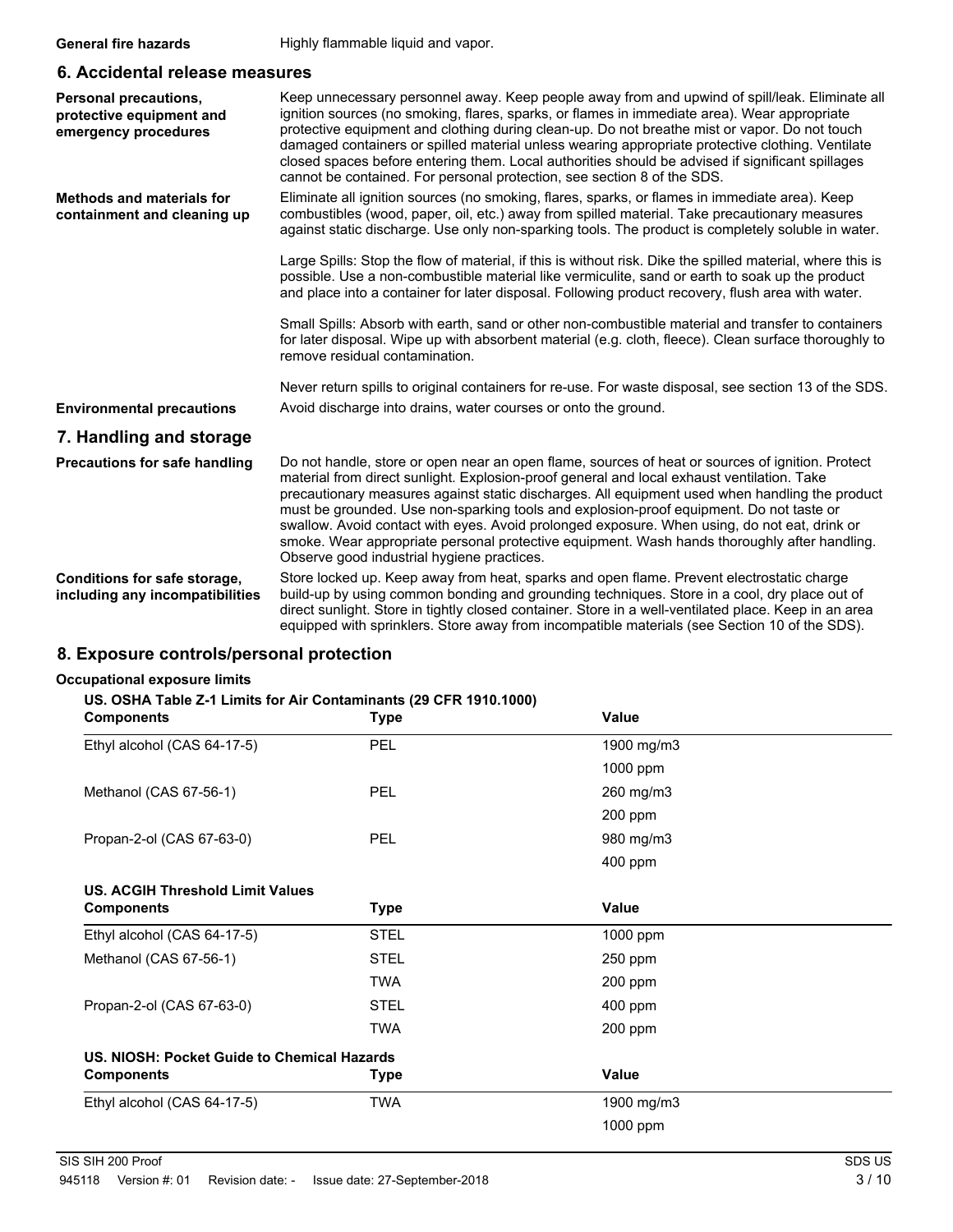## **US. NIOSH: Pocket Guide to Chemical Hazards**

| <b>Components</b>         | <b>Type</b> | Value      |  |
|---------------------------|-------------|------------|--|
| Methanol (CAS 67-56-1)    | <b>STEL</b> | 325 mg/m3  |  |
|                           |             | $250$ ppm  |  |
|                           | <b>TWA</b>  | 260 mg/m3  |  |
|                           |             | 200 ppm    |  |
| Propan-2-ol (CAS 67-63-0) | <b>STEL</b> | 1225 mg/m3 |  |
|                           |             | 500 ppm    |  |
|                           | <b>TWA</b>  | 980 mg/m3  |  |
|                           |             | 400 ppm    |  |

## **Biological limit values**

| <b>Components</b>                 | Value   | <b>Determinant</b> | <b>Specimen</b> | <b>Sampling Time</b> |
|-----------------------------------|---------|--------------------|-----------------|----------------------|
| Methanol (CAS 67-56-1)            | 15 ma/l | Methanol           | Urine           | $\star$              |
| Propan-2-ol (CAS 67-63-0) 40 mg/l |         | Acetone            | Urine           | $\star$              |

### **Exposure guidelines**

| US - California OELs: Skin designation                                |                                                           |                                                                                                                                                                                                                                                                                                                                                                                                                                                                         |
|-----------------------------------------------------------------------|-----------------------------------------------------------|-------------------------------------------------------------------------------------------------------------------------------------------------------------------------------------------------------------------------------------------------------------------------------------------------------------------------------------------------------------------------------------------------------------------------------------------------------------------------|
| Methanol (CAS 67-56-1)                                                |                                                           | Can be absorbed through the skin.                                                                                                                                                                                                                                                                                                                                                                                                                                       |
| US - Minnesota Haz Subs: Skin designation applies                     |                                                           |                                                                                                                                                                                                                                                                                                                                                                                                                                                                         |
| Methanol (CAS 67-56-1)                                                |                                                           | Skin designation applies.                                                                                                                                                                                                                                                                                                                                                                                                                                               |
| US - Tennessee OELs: Skin designation                                 |                                                           |                                                                                                                                                                                                                                                                                                                                                                                                                                                                         |
| Methanol (CAS 67-56-1)                                                |                                                           | Can be absorbed through the skin.                                                                                                                                                                                                                                                                                                                                                                                                                                       |
| US ACGIH Threshold Limit Values: Skin designation                     |                                                           |                                                                                                                                                                                                                                                                                                                                                                                                                                                                         |
| Methanol (CAS 67-56-1)                                                |                                                           | Can be absorbed through the skin.                                                                                                                                                                                                                                                                                                                                                                                                                                       |
| US. NIOSH: Pocket Guide to Chemical Hazards                           |                                                           |                                                                                                                                                                                                                                                                                                                                                                                                                                                                         |
| Methanol (CAS 67-56-1)                                                |                                                           | Can be absorbed through the skin.                                                                                                                                                                                                                                                                                                                                                                                                                                       |
| Appropriate engineering<br>controls                                   |                                                           | Explosion-proof general and local exhaust ventilation. Good general ventilation should be used.<br>Ventilation rates should be matched to conditions. If applicable, use process enclosures, local<br>exhaust ventilation, or other engineering controls to maintain airborne levels below recommended<br>exposure limits. If exposure limits have not been established, maintain airborne levels to an<br>acceptable level. Provide eyewash station and safety shower. |
| Individual protection measures, such as personal protective equipment |                                                           |                                                                                                                                                                                                                                                                                                                                                                                                                                                                         |
| <b>Eye/face protection</b>                                            | Chemical goggles are recommended.                         |                                                                                                                                                                                                                                                                                                                                                                                                                                                                         |
| <b>Skin protection</b>                                                |                                                           |                                                                                                                                                                                                                                                                                                                                                                                                                                                                         |
| <b>Hand protection</b>                                                |                                                           | Wear appropriate chemical resistant gloves. Suitable gloves can be recommended by the glove<br>supplier. Be aware that the liquid may penetrate the gloves. Frequent change is advisable.                                                                                                                                                                                                                                                                               |
| <b>Skin protection</b>                                                |                                                           |                                                                                                                                                                                                                                                                                                                                                                                                                                                                         |
| Other                                                                 |                                                           | Wear appropriate chemical resistant clothing. Use of an impervious apron is recommended.                                                                                                                                                                                                                                                                                                                                                                                |
| <b>Respiratory protection</b>                                         | organic vapor cartridge.                                  | If engineering controls do not maintain airborne concentrations below recommended exposure<br>limits (where applicable) or to an acceptable level (in countries where exposure limits have not<br>been established), an approved respirator must be worn. Respirator type: Chemical respirator with                                                                                                                                                                     |
| <b>Thermal hazards</b>                                                |                                                           | Wear appropriate thermal protective clothing, when necessary.                                                                                                                                                                                                                                                                                                                                                                                                           |
| <b>General hygiene</b><br>considerations                              | clothing and protective equipment to remove contaminants. | When using do not smoke. Always observe good personal hygiene measures, such as washing<br>after handling the material and before eating, drinking, and/or smoking. Routinely wash work                                                                                                                                                                                                                                                                                 |

# **9. Physical and chemical properties**

| Appearance            |            |
|-----------------------|------------|
| <b>Physical state</b> | Liguid.    |
| Form                  | Liguid.    |
| Color                 | Colorless. |
|                       |            |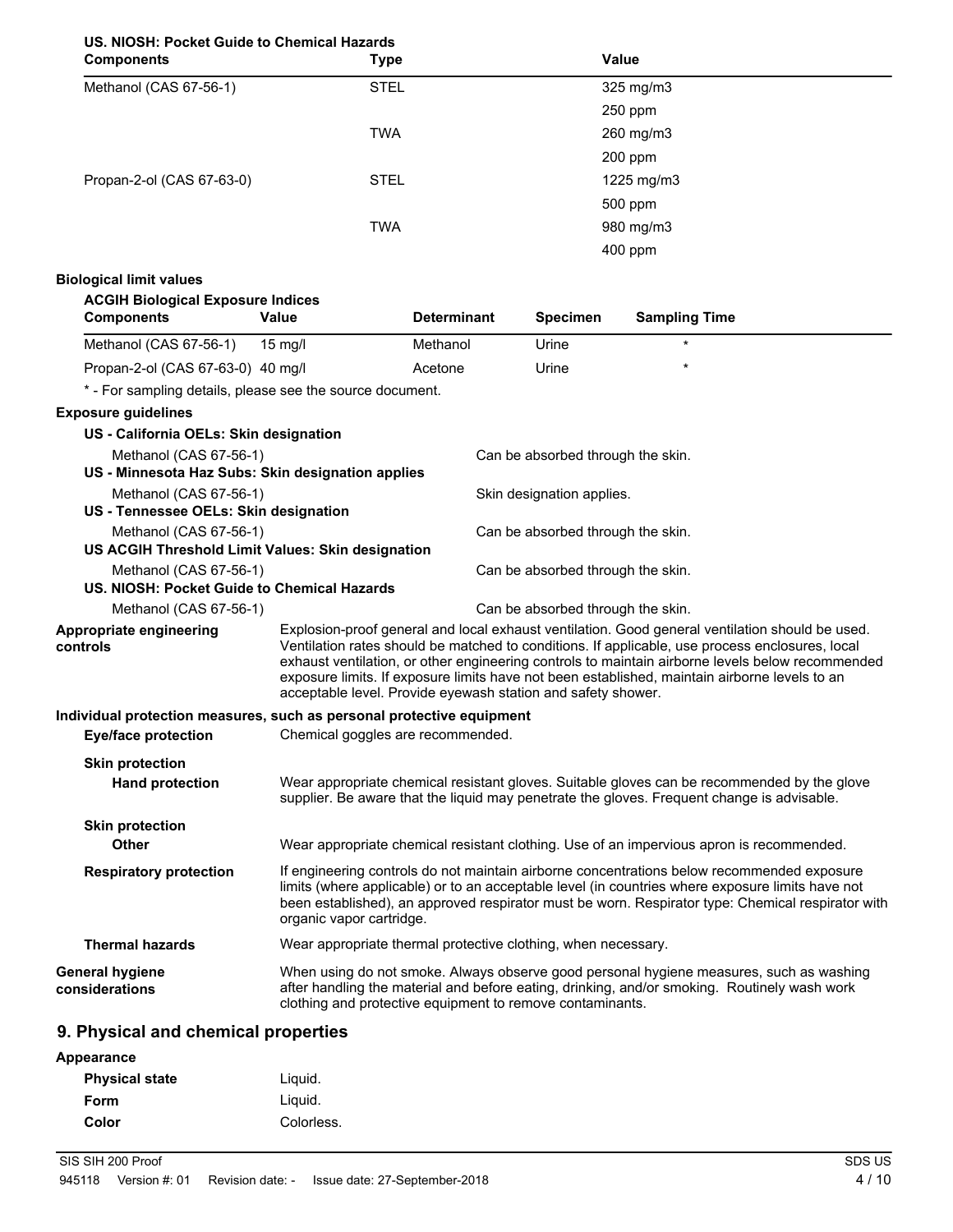| Odor                                              | Not available.                             |
|---------------------------------------------------|--------------------------------------------|
| <b>Odor threshold</b>                             | Not available.                             |
| pH                                                | Not available.                             |
| Melting point/freezing point                      | -173.2 °F (-114 °C)                        |
| Initial boiling point and boiling<br>range        | 176 °F (80 °C)                             |
| <b>Flash point</b>                                | 55.4 - 60.8 °F (13.0 - 16.0 °C) Closed Cup |
| <b>Evaporation rate</b>                           | Expected to be rapid.                      |
| Flammability (solid, gas)                         | Not applicable.                            |
| Upper/lower flammability or explosive limits      |                                            |
| <b>Flammability limit - lower</b><br>(%)          | $3.3 \%$ V/V                               |
| <b>Flammability limit - upper</b><br>(%)          | 19 % v/v                                   |
| Vapor pressure                                    | 44.6 mm Hg                                 |
| <b>Vapor density</b>                              | 1.6 (air = 1)                              |
| <b>Relative density</b>                           | Not available.                             |
| Solubility(ies)                                   |                                            |
| Solubility (water)                                | Completely soluble.                        |
| <b>Partition coefficient</b><br>(n-octanol/water) | Not available.                             |
| <b>Auto-ignition temperature</b>                  | 685.4 °F (363 °C)                          |
| <b>Decomposition temperature</b>                  | Not available.                             |
| <b>Viscosity</b>                                  | Not available.                             |
| <b>Other information</b>                          |                                            |
| <b>Explosive properties</b>                       | Not explosive.                             |
| <b>Oxidizing properties</b>                       | Not oxidizing.                             |
| 10. Stability and reactivity                      |                                            |

| <b>Reactivity</b>                            | The product is stable and non-reactive under normal conditions of use, storage and transport.                                                                            |
|----------------------------------------------|--------------------------------------------------------------------------------------------------------------------------------------------------------------------------|
| <b>Chemical stability</b>                    | Material is stable under normal conditions.                                                                                                                              |
| <b>Possibility of hazardous</b><br>reactions | No dangerous reaction known under conditions of normal use.                                                                                                              |
| <b>Conditions to avoid</b>                   | Keep away from heat, hot surfaces, sparks, open flames and other ignition sources. Avoid<br>temperatures exceeding the flash point. Contact with incompatible materials. |
| Incompatible materials                       | Acids. Strong oxidizing agents. Chlorine. Isocyanates.                                                                                                                   |
| <b>Hazardous decomposition</b><br>products   | No hazardous decomposition products are known.                                                                                                                           |

# **11. Toxicological information**

## **Information on likely routes of exposure**

| <b>Inhalation</b>                                                                  | Prolonged inhalation may be harmful.                                                                                                                                                                                                                                                                                       |
|------------------------------------------------------------------------------------|----------------------------------------------------------------------------------------------------------------------------------------------------------------------------------------------------------------------------------------------------------------------------------------------------------------------------|
| <b>Skin contact</b>                                                                | Prolonged skin contact may cause temporary irritation. May be absorbed through the skin.                                                                                                                                                                                                                                   |
| Eye contact                                                                        | Causes serious eve irritation.                                                                                                                                                                                                                                                                                             |
| Ingestion                                                                          | May be harmful if swallowed.                                                                                                                                                                                                                                                                                               |
| Symptoms related to the<br>physical, chemical and<br>toxicological characteristics | Narcosis. Headache. Nausea, vomiting. Behavioral changes. Decrease in motor functions. Severe<br>eye irritation. Symptoms may include stinging, tearing, redness, swelling, and blurred vision.<br>Coughing.                                                                                                               |
|                                                                                    | Methanol: Human exposure to methanol may result in illness, systemic poisoning, blindness, optic<br>nerve damage and perhaps death, after being ingested, absorbed through the skin or inhaled.<br>Death due to cardiac or respiratory failure has been reported in some cases from consumption of<br>as little as 30 mls. |
| Information on toxicological effects                                               |                                                                                                                                                                                                                                                                                                                            |
| <b>Acute toxicity</b>                                                              | May be harmful if swallowed.                                                                                                                                                                                                                                                                                               |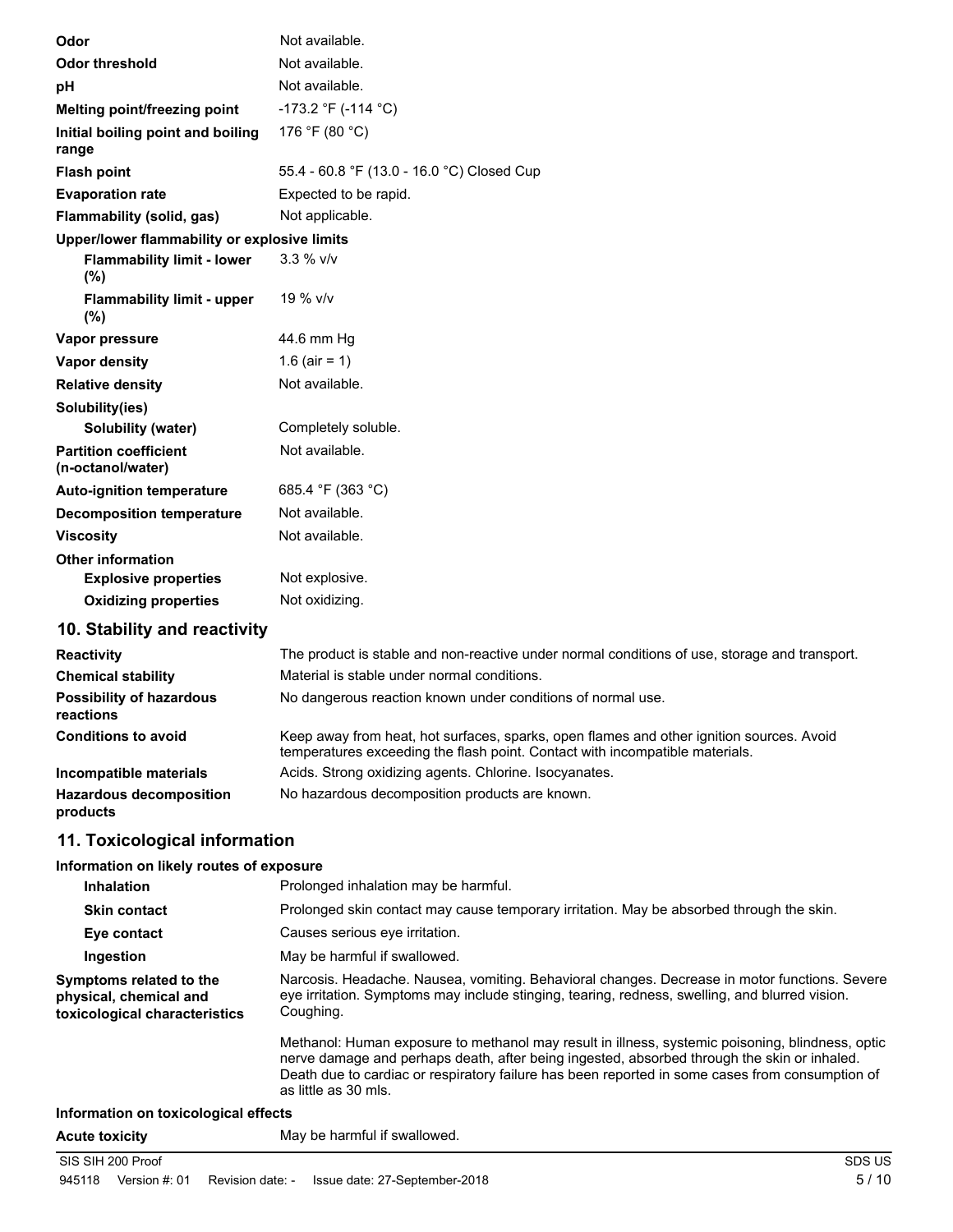| <b>Components</b>                                                             | <b>Species</b>                |                                                                                                                     | <b>Test Results</b>                                                                                                                                                                                   |  |
|-------------------------------------------------------------------------------|-------------------------------|---------------------------------------------------------------------------------------------------------------------|-------------------------------------------------------------------------------------------------------------------------------------------------------------------------------------------------------|--|
| Ethyl alcohol (CAS 64-17-5)                                                   |                               |                                                                                                                     |                                                                                                                                                                                                       |  |
| <b>Acute</b>                                                                  |                               |                                                                                                                     |                                                                                                                                                                                                       |  |
| <b>Inhalation</b>                                                             |                               |                                                                                                                     |                                                                                                                                                                                                       |  |
| Vapor                                                                         |                               |                                                                                                                     |                                                                                                                                                                                                       |  |
| LC50                                                                          | Rat                           |                                                                                                                     | 117 - 125 mg/l, 4 Hours                                                                                                                                                                               |  |
| Oral                                                                          |                               |                                                                                                                     |                                                                                                                                                                                                       |  |
| LD50                                                                          | Rat                           |                                                                                                                     | 10470 mg/kg                                                                                                                                                                                           |  |
| Propan-2-ol (CAS 67-63-0)                                                     |                               |                                                                                                                     |                                                                                                                                                                                                       |  |
| <b>Acute</b><br><b>Dermal</b>                                                 |                               |                                                                                                                     |                                                                                                                                                                                                       |  |
| LD50                                                                          | Rabbit                        |                                                                                                                     | 12870 mg/kg                                                                                                                                                                                           |  |
| <b>Inhalation</b>                                                             |                               |                                                                                                                     |                                                                                                                                                                                                       |  |
| Vapor                                                                         |                               |                                                                                                                     |                                                                                                                                                                                                       |  |
| LC50                                                                          | Rat                           |                                                                                                                     | 72.6 mg/l, 4 hours                                                                                                                                                                                    |  |
| Oral                                                                          |                               |                                                                                                                     |                                                                                                                                                                                                       |  |
| LD50                                                                          | Rat                           |                                                                                                                     | 4710 mg/kg                                                                                                                                                                                            |  |
| <b>Skin corrosion/irritation</b>                                              |                               | Prolonged skin contact may cause temporary irritation.                                                              |                                                                                                                                                                                                       |  |
| Serious eye damage/eye                                                        |                               | Causes serious eye irritation.                                                                                      |                                                                                                                                                                                                       |  |
| <i>irritation</i>                                                             |                               |                                                                                                                     |                                                                                                                                                                                                       |  |
| Respiratory or skin sensitization                                             |                               |                                                                                                                     |                                                                                                                                                                                                       |  |
| <b>Respiratory sensitization</b>                                              | Not a respiratory sensitizer. |                                                                                                                     |                                                                                                                                                                                                       |  |
| <b>Skin sensitization</b>                                                     |                               | This product is not expected to cause skin sensitization.                                                           |                                                                                                                                                                                                       |  |
| Germ cell mutagenicity                                                        |                               | No data available to indicate product or any components present at greater than 0.1% are<br>mutagenic or genotoxic. |                                                                                                                                                                                                       |  |
| Carcinogenicity                                                               |                               | Not classifiable as to carcinogenicity to humans.                                                                   |                                                                                                                                                                                                       |  |
| IARC Monographs. Overall Evaluation of Carcinogenicity                        |                               |                                                                                                                     |                                                                                                                                                                                                       |  |
| Propan-2-ol (CAS 67-63-0)                                                     |                               |                                                                                                                     | 3 Not classifiable as to carcinogenicity to humans.                                                                                                                                                   |  |
| <b>NTP Report on Carcinogens</b>                                              |                               |                                                                                                                     |                                                                                                                                                                                                       |  |
| Not listed.<br>OSHA Specifically Regulated Substances (29 CFR 1910.1001-1053) |                               |                                                                                                                     |                                                                                                                                                                                                       |  |
| Not regulated.                                                                |                               |                                                                                                                     |                                                                                                                                                                                                       |  |
| <b>Reproductive toxicity</b>                                                  |                               | This product is not expected to cause reproductive or developmental effects.                                        |                                                                                                                                                                                                       |  |
| Specific target organ toxicity -                                              |                               | Causes damage to organs (central nervous system, optic nerve).                                                      |                                                                                                                                                                                                       |  |
| single exposure<br>Specific target organ toxicity -                           | Not classified.               |                                                                                                                     |                                                                                                                                                                                                       |  |
| repeated exposure                                                             |                               |                                                                                                                     |                                                                                                                                                                                                       |  |
| <b>Aspiration hazard</b>                                                      |                               | Not an aspiration hazard.                                                                                           |                                                                                                                                                                                                       |  |
| <b>Chronic effects</b>                                                        |                               | Prolonged inhalation may be harmful.                                                                                |                                                                                                                                                                                                       |  |
| 12. Ecological information                                                    |                               |                                                                                                                     |                                                                                                                                                                                                       |  |
| <b>Ecotoxicity</b>                                                            |                               |                                                                                                                     | The product is not classified as environmentally hazardous. However, this does not exclude the<br>possibility that large or frequent spills can have a harmful or damaging effect on the environment. |  |
| <b>Components</b>                                                             |                               | <b>Species</b>                                                                                                      | <b>Test Results</b>                                                                                                                                                                                   |  |
| Ethyl alcohol (CAS 64-17-5)                                                   |                               |                                                                                                                     |                                                                                                                                                                                                       |  |
| <b>Aquatic</b>                                                                |                               |                                                                                                                     |                                                                                                                                                                                                       |  |
| Algae                                                                         | EC10                          | Freshwater algae                                                                                                    | 11.5 mg/l, 72 hours                                                                                                                                                                                   |  |
|                                                                               | EC50                          | Freshwater algae                                                                                                    | 275 mg/l, 72 hours                                                                                                                                                                                    |  |
|                                                                               |                               | Marine water algae                                                                                                  | 1900 mg/l                                                                                                                                                                                             |  |

NOEC Marine water algae 1580 mg/l

NOEC Freshwater fish 250 mg/l

Fish CC50 Freshwater fish 11200 mg/l, 24 hours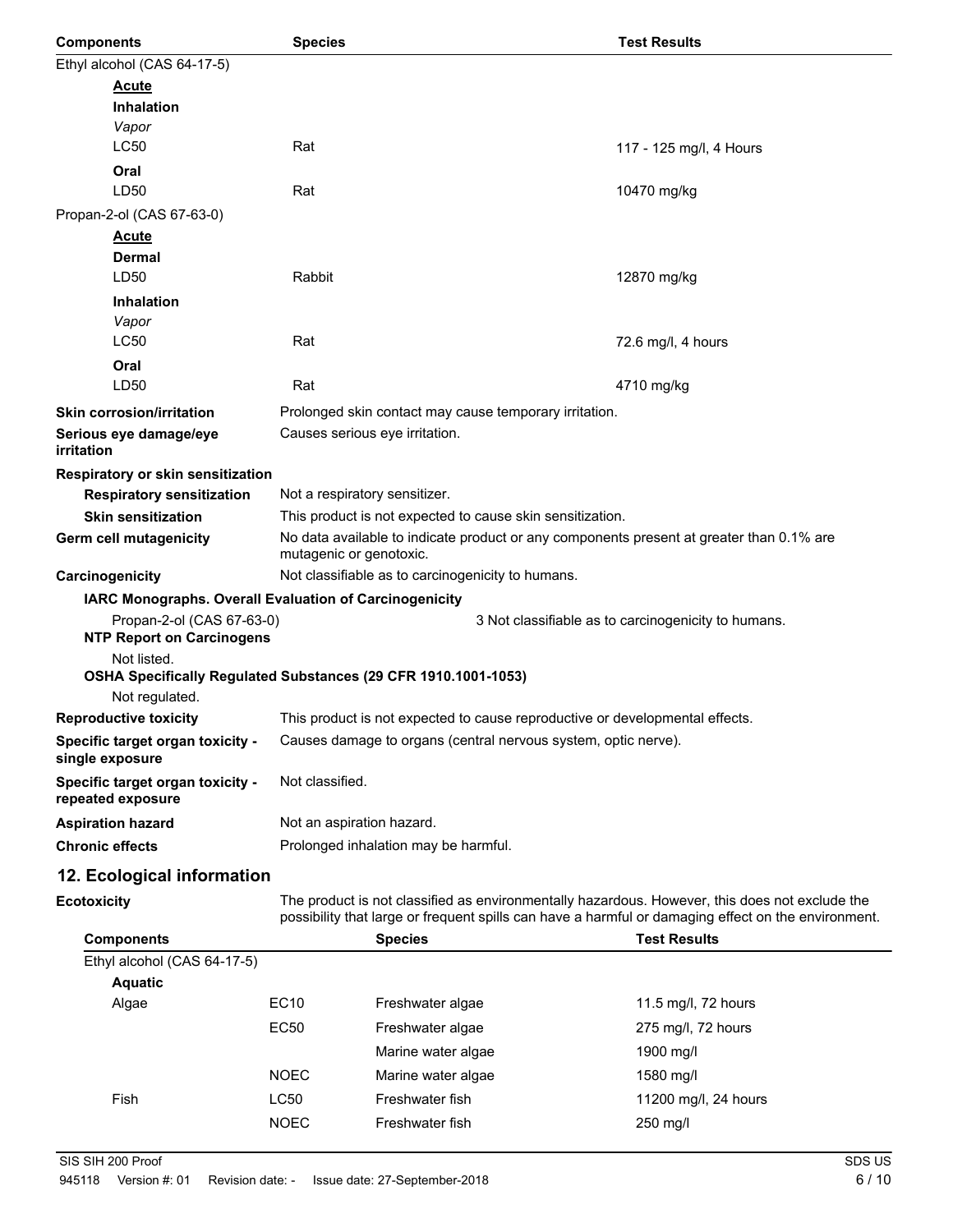| <b>Components</b>                                                 |              | <b>Species</b>                                                                                                                                                                                                                                                                                         | <b>Test Results</b>    |  |
|-------------------------------------------------------------------|--------------|--------------------------------------------------------------------------------------------------------------------------------------------------------------------------------------------------------------------------------------------------------------------------------------------------------|------------------------|--|
| Invertebrate                                                      | <b>EC50</b>  | Freshwater invertebrate                                                                                                                                                                                                                                                                                | 5012 mg/l, 48 hours    |  |
|                                                                   |              | Marine water invertebrate                                                                                                                                                                                                                                                                              | 857 mg/l, 48 hours     |  |
|                                                                   | <b>NOEC</b>  | Freshwater invertebrate                                                                                                                                                                                                                                                                                | 9.6 mg/l, 10 days      |  |
|                                                                   |              | Marine water invertebrate                                                                                                                                                                                                                                                                              | 79 mg/l, 96 hours      |  |
| Other                                                             | <b>EC50</b>  | Lemna minor                                                                                                                                                                                                                                                                                            | 4432 mg/l, 7 days      |  |
|                                                                   | <b>NOEC</b>  | Lemna minor                                                                                                                                                                                                                                                                                            | 280 mg/l, 7 days       |  |
| Other                                                             |              |                                                                                                                                                                                                                                                                                                        |                        |  |
| Micro-organisms                                                   | <b>LC50</b>  | Micro-organisms                                                                                                                                                                                                                                                                                        | 5800 mg/l, 4 hours     |  |
| <b>Terrestial</b>                                                 |              |                                                                                                                                                                                                                                                                                                        |                        |  |
| Plant                                                             | <b>EC50</b>  | Terrestrial plant                                                                                                                                                                                                                                                                                      | 633 mg/kg dw           |  |
| Methanol (CAS 67-56-1)                                            |              |                                                                                                                                                                                                                                                                                                        |                        |  |
| <b>Aquatic</b>                                                    |              |                                                                                                                                                                                                                                                                                                        |                        |  |
| Acute                                                             |              |                                                                                                                                                                                                                                                                                                        |                        |  |
| Crustacea                                                         | EC50         | Daphnia magna                                                                                                                                                                                                                                                                                          | > 10000 mg/l, 48 hours |  |
| Fish                                                              | <b>LC50</b>  | Bluegill (Lepomis macrochirus)                                                                                                                                                                                                                                                                         | 15400 mg/l, 96 hours   |  |
| Propan-2-ol (CAS 67-63-0)                                         |              |                                                                                                                                                                                                                                                                                                        |                        |  |
| <b>Aquatic</b>                                                    |              |                                                                                                                                                                                                                                                                                                        |                        |  |
| Acute<br>Crustacea                                                | LC50         | Daphnia magna                                                                                                                                                                                                                                                                                          | > 10000 mg/l, 24 hours |  |
| Fish                                                              | <b>LC50</b>  |                                                                                                                                                                                                                                                                                                        |                        |  |
|                                                                   |              | Pimephales promelas                                                                                                                                                                                                                                                                                    | 9640 mg/l, 96 hours    |  |
| Chronic<br>Crustacea                                              | EC50         | Daphnia magna                                                                                                                                                                                                                                                                                          | > 100 mg/l, 21 days    |  |
|                                                                   | <b>NOEC</b>  | Daphnia magna                                                                                                                                                                                                                                                                                          | 141 mg/l, 16 days      |  |
|                                                                   |              |                                                                                                                                                                                                                                                                                                        | 30 mg/l, 21 days       |  |
|                                                                   |              |                                                                                                                                                                                                                                                                                                        |                        |  |
| Persistence and degradability<br><b>Bioaccumulative potential</b> |              | No data is available on the degradability of this product.<br>No data available for this product.                                                                                                                                                                                                      |                        |  |
| Partition coefficient n-octanol / water (log Kow)                 |              |                                                                                                                                                                                                                                                                                                        |                        |  |
| Methanol (CAS 67-56-1)<br>Propan-2-ol (CAS 67-63-0)               |              | $-0.77$<br>0.05                                                                                                                                                                                                                                                                                        |                        |  |
| <b>Mobility in soil</b>                                           |              | The product is completely soluble in water.                                                                                                                                                                                                                                                            |                        |  |
| Other adverse effects                                             |              | No other adverse environmental effects (e.g. ozone depletion, photochemical ozone creation                                                                                                                                                                                                             |                        |  |
|                                                                   |              | potential, endocrine disruption, global warming potential) are expected from this component.                                                                                                                                                                                                           |                        |  |
| 13. Disposal considerations                                       |              |                                                                                                                                                                                                                                                                                                        |                        |  |
| <b>Disposal instructions</b>                                      |              | Collect and reclaim or dispose in sealed containers at licensed waste disposal site. Incinerate the<br>material under controlled conditions in an approved incinerator. Do not incinerate sealed<br>containers. Dispose of contents/container in accordance with local/regional/national/international |                        |  |
|                                                                   | regulations. |                                                                                                                                                                                                                                                                                                        |                        |  |
| <b>Local disposal regulations</b><br>Hazardous waste code         |              | Dispose in accordance with all applicable regulations.                                                                                                                                                                                                                                                 |                        |  |
|                                                                   |              | The waste code should be assigned in discussion between the user, the producer and the waste<br>disposal company.                                                                                                                                                                                      |                        |  |
| Waste from residues / unused<br>products                          |              | Dispose of in accordance with local regulations. Empty containers or liners may retain some<br>product residues. This material and its container must be disposed of in a safe manner (see:<br>Disposal instructions).                                                                                 |                        |  |
| <b>Contaminated packaging</b>                                     | disposal.    | Since emptied containers may retain product residue, follow label warnings even after container is<br>emptied. Empty containers should be taken to an approved waste handling site for recycling or                                                                                                    |                        |  |
| 14. Transport information                                         |              |                                                                                                                                                                                                                                                                                                        |                        |  |
| <b>DOT</b>                                                        |              |                                                                                                                                                                                                                                                                                                        |                        |  |

| UN number               | <b>UN1987</b>    |
|-------------------------|------------------|
| UN proper shipping name | Alcohols, n.o.s. |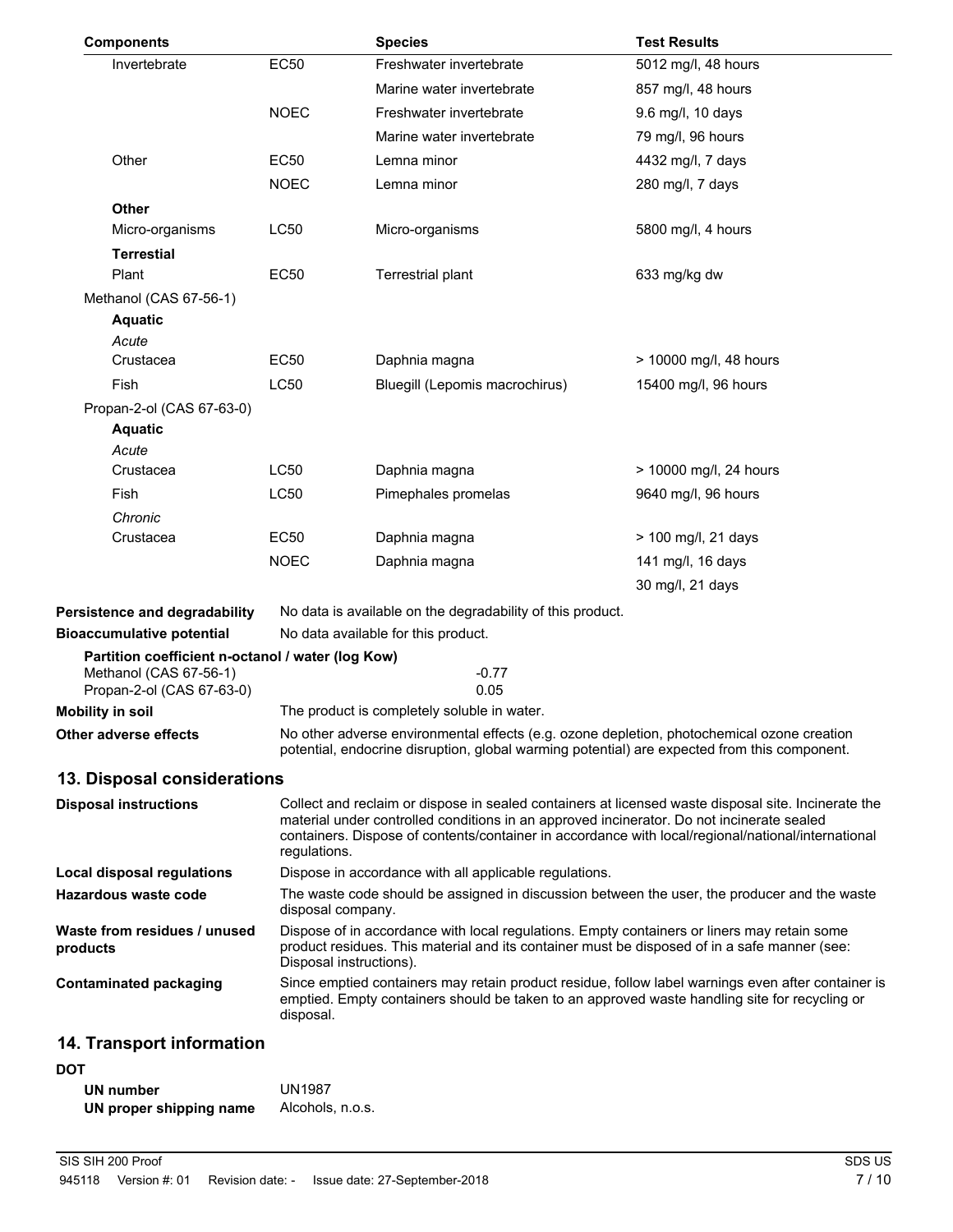| Transport hazard class(es)<br><b>Class</b><br>3<br><b>Subsidiary risk</b><br>-<br>3<br>Label(s)<br>Packing group<br>$\mathsf{I}$<br><b>Environmental hazards</b><br>No.<br><b>Marine pollutant</b><br>Special precautions for user Read safety instructions, SDS and emergency procedures before handling.<br><b>Special provisions</b><br>172, IB2, T7, TP1, TP8, TP28<br><b>Packaging exceptions</b><br>4b, 150<br>Packaging non bulk<br>202<br>242<br>Packaging bulk<br><b>IATA</b><br><b>UN1987</b><br><b>UN number</b><br>UN proper shipping name<br>Alcohols, n.o.s.<br><b>Transport hazard class(es)</b><br>3<br><b>Class</b><br><b>Subsidiary risk</b><br>Ш<br>Packing group<br><b>Environmental hazards</b><br>No.<br>3L<br><b>ERG Code</b><br>Special precautions for user Read safety instructions, SDS and emergency procedures before handling.<br><b>IMDG</b><br><b>UN1987</b><br><b>UN number</b><br>ALCOHOLS, N.O.S.<br>UN proper shipping name<br><b>Transport hazard class(es)</b><br><b>Class</b><br>3<br><b>Subsidiary risk</b><br>$\overline{\phantom{0}}$<br>Ш<br>Packing group<br><b>Environmental hazards</b><br>No.<br><b>Marine pollutant</b><br>$F-E$ , S-D<br>EmS<br>Special precautions for user Read safety instructions, SDS and emergency procedures before handling.<br>Transport in bulk according to<br>Not established.<br>Annex II of MARPOL 73/78 and<br>the IBC Code<br>15. Regulatory information<br>This product is a "Hazardous Chemical" as defined by the OSHA Hazard Communication<br><b>US federal regulations</b><br>Standard, 29 CFR 1910.1200.<br>TSCA Section 12(b) Export Notification (40 CFR 707, Subpt. D)<br>Not regulated.<br>CERCLA Hazardous Substance List (40 CFR 302.4)<br>Methanol (CAS 67-56-1)<br>Listed.<br>Propan-2-ol (CAS 67-63-0)<br>Listed.<br><b>SARA 304 Emergency release notification</b><br>Not regulated.<br>OSHA Specifically Regulated Substances (29 CFR 1910.1001-1053)<br>Not regulated.<br>Superfund Amendments and Reauthorization Act of 1986 (SARA)<br><b>SARA 302 Extremely hazardous substance</b><br>Not listed.<br>SARA 311/312 Hazardous<br>Yes<br>chemical<br><b>Classified hazard</b><br>Flammable (gases, aerosols, liquids, or solids)<br>Serious eye damage or eye irritation |            |  |  |  |
|------------------------------------------------------------------------------------------------------------------------------------------------------------------------------------------------------------------------------------------------------------------------------------------------------------------------------------------------------------------------------------------------------------------------------------------------------------------------------------------------------------------------------------------------------------------------------------------------------------------------------------------------------------------------------------------------------------------------------------------------------------------------------------------------------------------------------------------------------------------------------------------------------------------------------------------------------------------------------------------------------------------------------------------------------------------------------------------------------------------------------------------------------------------------------------------------------------------------------------------------------------------------------------------------------------------------------------------------------------------------------------------------------------------------------------------------------------------------------------------------------------------------------------------------------------------------------------------------------------------------------------------------------------------------------------------------------------------------------------------------------------------------------------------------------------------------------------------------------------------------------------------------------------------------------------------------------------------------------------------------------------------------------------------------------------------------------------------------------------------------------------------------------------------------------------------------------------------------------------------------------------------------------|------------|--|--|--|
|                                                                                                                                                                                                                                                                                                                                                                                                                                                                                                                                                                                                                                                                                                                                                                                                                                                                                                                                                                                                                                                                                                                                                                                                                                                                                                                                                                                                                                                                                                                                                                                                                                                                                                                                                                                                                                                                                                                                                                                                                                                                                                                                                                                                                                                                              |            |  |  |  |
|                                                                                                                                                                                                                                                                                                                                                                                                                                                                                                                                                                                                                                                                                                                                                                                                                                                                                                                                                                                                                                                                                                                                                                                                                                                                                                                                                                                                                                                                                                                                                                                                                                                                                                                                                                                                                                                                                                                                                                                                                                                                                                                                                                                                                                                                              |            |  |  |  |
|                                                                                                                                                                                                                                                                                                                                                                                                                                                                                                                                                                                                                                                                                                                                                                                                                                                                                                                                                                                                                                                                                                                                                                                                                                                                                                                                                                                                                                                                                                                                                                                                                                                                                                                                                                                                                                                                                                                                                                                                                                                                                                                                                                                                                                                                              |            |  |  |  |
|                                                                                                                                                                                                                                                                                                                                                                                                                                                                                                                                                                                                                                                                                                                                                                                                                                                                                                                                                                                                                                                                                                                                                                                                                                                                                                                                                                                                                                                                                                                                                                                                                                                                                                                                                                                                                                                                                                                                                                                                                                                                                                                                                                                                                                                                              |            |  |  |  |
|                                                                                                                                                                                                                                                                                                                                                                                                                                                                                                                                                                                                                                                                                                                                                                                                                                                                                                                                                                                                                                                                                                                                                                                                                                                                                                                                                                                                                                                                                                                                                                                                                                                                                                                                                                                                                                                                                                                                                                                                                                                                                                                                                                                                                                                                              |            |  |  |  |
|                                                                                                                                                                                                                                                                                                                                                                                                                                                                                                                                                                                                                                                                                                                                                                                                                                                                                                                                                                                                                                                                                                                                                                                                                                                                                                                                                                                                                                                                                                                                                                                                                                                                                                                                                                                                                                                                                                                                                                                                                                                                                                                                                                                                                                                                              |            |  |  |  |
|                                                                                                                                                                                                                                                                                                                                                                                                                                                                                                                                                                                                                                                                                                                                                                                                                                                                                                                                                                                                                                                                                                                                                                                                                                                                                                                                                                                                                                                                                                                                                                                                                                                                                                                                                                                                                                                                                                                                                                                                                                                                                                                                                                                                                                                                              |            |  |  |  |
|                                                                                                                                                                                                                                                                                                                                                                                                                                                                                                                                                                                                                                                                                                                                                                                                                                                                                                                                                                                                                                                                                                                                                                                                                                                                                                                                                                                                                                                                                                                                                                                                                                                                                                                                                                                                                                                                                                                                                                                                                                                                                                                                                                                                                                                                              |            |  |  |  |
|                                                                                                                                                                                                                                                                                                                                                                                                                                                                                                                                                                                                                                                                                                                                                                                                                                                                                                                                                                                                                                                                                                                                                                                                                                                                                                                                                                                                                                                                                                                                                                                                                                                                                                                                                                                                                                                                                                                                                                                                                                                                                                                                                                                                                                                                              |            |  |  |  |
|                                                                                                                                                                                                                                                                                                                                                                                                                                                                                                                                                                                                                                                                                                                                                                                                                                                                                                                                                                                                                                                                                                                                                                                                                                                                                                                                                                                                                                                                                                                                                                                                                                                                                                                                                                                                                                                                                                                                                                                                                                                                                                                                                                                                                                                                              |            |  |  |  |
|                                                                                                                                                                                                                                                                                                                                                                                                                                                                                                                                                                                                                                                                                                                                                                                                                                                                                                                                                                                                                                                                                                                                                                                                                                                                                                                                                                                                                                                                                                                                                                                                                                                                                                                                                                                                                                                                                                                                                                                                                                                                                                                                                                                                                                                                              |            |  |  |  |
|                                                                                                                                                                                                                                                                                                                                                                                                                                                                                                                                                                                                                                                                                                                                                                                                                                                                                                                                                                                                                                                                                                                                                                                                                                                                                                                                                                                                                                                                                                                                                                                                                                                                                                                                                                                                                                                                                                                                                                                                                                                                                                                                                                                                                                                                              |            |  |  |  |
|                                                                                                                                                                                                                                                                                                                                                                                                                                                                                                                                                                                                                                                                                                                                                                                                                                                                                                                                                                                                                                                                                                                                                                                                                                                                                                                                                                                                                                                                                                                                                                                                                                                                                                                                                                                                                                                                                                                                                                                                                                                                                                                                                                                                                                                                              |            |  |  |  |
|                                                                                                                                                                                                                                                                                                                                                                                                                                                                                                                                                                                                                                                                                                                                                                                                                                                                                                                                                                                                                                                                                                                                                                                                                                                                                                                                                                                                                                                                                                                                                                                                                                                                                                                                                                                                                                                                                                                                                                                                                                                                                                                                                                                                                                                                              |            |  |  |  |
|                                                                                                                                                                                                                                                                                                                                                                                                                                                                                                                                                                                                                                                                                                                                                                                                                                                                                                                                                                                                                                                                                                                                                                                                                                                                                                                                                                                                                                                                                                                                                                                                                                                                                                                                                                                                                                                                                                                                                                                                                                                                                                                                                                                                                                                                              |            |  |  |  |
|                                                                                                                                                                                                                                                                                                                                                                                                                                                                                                                                                                                                                                                                                                                                                                                                                                                                                                                                                                                                                                                                                                                                                                                                                                                                                                                                                                                                                                                                                                                                                                                                                                                                                                                                                                                                                                                                                                                                                                                                                                                                                                                                                                                                                                                                              |            |  |  |  |
|                                                                                                                                                                                                                                                                                                                                                                                                                                                                                                                                                                                                                                                                                                                                                                                                                                                                                                                                                                                                                                                                                                                                                                                                                                                                                                                                                                                                                                                                                                                                                                                                                                                                                                                                                                                                                                                                                                                                                                                                                                                                                                                                                                                                                                                                              |            |  |  |  |
|                                                                                                                                                                                                                                                                                                                                                                                                                                                                                                                                                                                                                                                                                                                                                                                                                                                                                                                                                                                                                                                                                                                                                                                                                                                                                                                                                                                                                                                                                                                                                                                                                                                                                                                                                                                                                                                                                                                                                                                                                                                                                                                                                                                                                                                                              |            |  |  |  |
|                                                                                                                                                                                                                                                                                                                                                                                                                                                                                                                                                                                                                                                                                                                                                                                                                                                                                                                                                                                                                                                                                                                                                                                                                                                                                                                                                                                                                                                                                                                                                                                                                                                                                                                                                                                                                                                                                                                                                                                                                                                                                                                                                                                                                                                                              |            |  |  |  |
|                                                                                                                                                                                                                                                                                                                                                                                                                                                                                                                                                                                                                                                                                                                                                                                                                                                                                                                                                                                                                                                                                                                                                                                                                                                                                                                                                                                                                                                                                                                                                                                                                                                                                                                                                                                                                                                                                                                                                                                                                                                                                                                                                                                                                                                                              |            |  |  |  |
|                                                                                                                                                                                                                                                                                                                                                                                                                                                                                                                                                                                                                                                                                                                                                                                                                                                                                                                                                                                                                                                                                                                                                                                                                                                                                                                                                                                                                                                                                                                                                                                                                                                                                                                                                                                                                                                                                                                                                                                                                                                                                                                                                                                                                                                                              |            |  |  |  |
|                                                                                                                                                                                                                                                                                                                                                                                                                                                                                                                                                                                                                                                                                                                                                                                                                                                                                                                                                                                                                                                                                                                                                                                                                                                                                                                                                                                                                                                                                                                                                                                                                                                                                                                                                                                                                                                                                                                                                                                                                                                                                                                                                                                                                                                                              |            |  |  |  |
|                                                                                                                                                                                                                                                                                                                                                                                                                                                                                                                                                                                                                                                                                                                                                                                                                                                                                                                                                                                                                                                                                                                                                                                                                                                                                                                                                                                                                                                                                                                                                                                                                                                                                                                                                                                                                                                                                                                                                                                                                                                                                                                                                                                                                                                                              |            |  |  |  |
|                                                                                                                                                                                                                                                                                                                                                                                                                                                                                                                                                                                                                                                                                                                                                                                                                                                                                                                                                                                                                                                                                                                                                                                                                                                                                                                                                                                                                                                                                                                                                                                                                                                                                                                                                                                                                                                                                                                                                                                                                                                                                                                                                                                                                                                                              |            |  |  |  |
|                                                                                                                                                                                                                                                                                                                                                                                                                                                                                                                                                                                                                                                                                                                                                                                                                                                                                                                                                                                                                                                                                                                                                                                                                                                                                                                                                                                                                                                                                                                                                                                                                                                                                                                                                                                                                                                                                                                                                                                                                                                                                                                                                                                                                                                                              |            |  |  |  |
|                                                                                                                                                                                                                                                                                                                                                                                                                                                                                                                                                                                                                                                                                                                                                                                                                                                                                                                                                                                                                                                                                                                                                                                                                                                                                                                                                                                                                                                                                                                                                                                                                                                                                                                                                                                                                                                                                                                                                                                                                                                                                                                                                                                                                                                                              |            |  |  |  |
|                                                                                                                                                                                                                                                                                                                                                                                                                                                                                                                                                                                                                                                                                                                                                                                                                                                                                                                                                                                                                                                                                                                                                                                                                                                                                                                                                                                                                                                                                                                                                                                                                                                                                                                                                                                                                                                                                                                                                                                                                                                                                                                                                                                                                                                                              |            |  |  |  |
|                                                                                                                                                                                                                                                                                                                                                                                                                                                                                                                                                                                                                                                                                                                                                                                                                                                                                                                                                                                                                                                                                                                                                                                                                                                                                                                                                                                                                                                                                                                                                                                                                                                                                                                                                                                                                                                                                                                                                                                                                                                                                                                                                                                                                                                                              |            |  |  |  |
|                                                                                                                                                                                                                                                                                                                                                                                                                                                                                                                                                                                                                                                                                                                                                                                                                                                                                                                                                                                                                                                                                                                                                                                                                                                                                                                                                                                                                                                                                                                                                                                                                                                                                                                                                                                                                                                                                                                                                                                                                                                                                                                                                                                                                                                                              |            |  |  |  |
|                                                                                                                                                                                                                                                                                                                                                                                                                                                                                                                                                                                                                                                                                                                                                                                                                                                                                                                                                                                                                                                                                                                                                                                                                                                                                                                                                                                                                                                                                                                                                                                                                                                                                                                                                                                                                                                                                                                                                                                                                                                                                                                                                                                                                                                                              |            |  |  |  |
|                                                                                                                                                                                                                                                                                                                                                                                                                                                                                                                                                                                                                                                                                                                                                                                                                                                                                                                                                                                                                                                                                                                                                                                                                                                                                                                                                                                                                                                                                                                                                                                                                                                                                                                                                                                                                                                                                                                                                                                                                                                                                                                                                                                                                                                                              |            |  |  |  |
|                                                                                                                                                                                                                                                                                                                                                                                                                                                                                                                                                                                                                                                                                                                                                                                                                                                                                                                                                                                                                                                                                                                                                                                                                                                                                                                                                                                                                                                                                                                                                                                                                                                                                                                                                                                                                                                                                                                                                                                                                                                                                                                                                                                                                                                                              |            |  |  |  |
|                                                                                                                                                                                                                                                                                                                                                                                                                                                                                                                                                                                                                                                                                                                                                                                                                                                                                                                                                                                                                                                                                                                                                                                                                                                                                                                                                                                                                                                                                                                                                                                                                                                                                                                                                                                                                                                                                                                                                                                                                                                                                                                                                                                                                                                                              |            |  |  |  |
|                                                                                                                                                                                                                                                                                                                                                                                                                                                                                                                                                                                                                                                                                                                                                                                                                                                                                                                                                                                                                                                                                                                                                                                                                                                                                                                                                                                                                                                                                                                                                                                                                                                                                                                                                                                                                                                                                                                                                                                                                                                                                                                                                                                                                                                                              |            |  |  |  |
|                                                                                                                                                                                                                                                                                                                                                                                                                                                                                                                                                                                                                                                                                                                                                                                                                                                                                                                                                                                                                                                                                                                                                                                                                                                                                                                                                                                                                                                                                                                                                                                                                                                                                                                                                                                                                                                                                                                                                                                                                                                                                                                                                                                                                                                                              |            |  |  |  |
|                                                                                                                                                                                                                                                                                                                                                                                                                                                                                                                                                                                                                                                                                                                                                                                                                                                                                                                                                                                                                                                                                                                                                                                                                                                                                                                                                                                                                                                                                                                                                                                                                                                                                                                                                                                                                                                                                                                                                                                                                                                                                                                                                                                                                                                                              |            |  |  |  |
|                                                                                                                                                                                                                                                                                                                                                                                                                                                                                                                                                                                                                                                                                                                                                                                                                                                                                                                                                                                                                                                                                                                                                                                                                                                                                                                                                                                                                                                                                                                                                                                                                                                                                                                                                                                                                                                                                                                                                                                                                                                                                                                                                                                                                                                                              |            |  |  |  |
|                                                                                                                                                                                                                                                                                                                                                                                                                                                                                                                                                                                                                                                                                                                                                                                                                                                                                                                                                                                                                                                                                                                                                                                                                                                                                                                                                                                                                                                                                                                                                                                                                                                                                                                                                                                                                                                                                                                                                                                                                                                                                                                                                                                                                                                                              |            |  |  |  |
|                                                                                                                                                                                                                                                                                                                                                                                                                                                                                                                                                                                                                                                                                                                                                                                                                                                                                                                                                                                                                                                                                                                                                                                                                                                                                                                                                                                                                                                                                                                                                                                                                                                                                                                                                                                                                                                                                                                                                                                                                                                                                                                                                                                                                                                                              |            |  |  |  |
|                                                                                                                                                                                                                                                                                                                                                                                                                                                                                                                                                                                                                                                                                                                                                                                                                                                                                                                                                                                                                                                                                                                                                                                                                                                                                                                                                                                                                                                                                                                                                                                                                                                                                                                                                                                                                                                                                                                                                                                                                                                                                                                                                                                                                                                                              |            |  |  |  |
|                                                                                                                                                                                                                                                                                                                                                                                                                                                                                                                                                                                                                                                                                                                                                                                                                                                                                                                                                                                                                                                                                                                                                                                                                                                                                                                                                                                                                                                                                                                                                                                                                                                                                                                                                                                                                                                                                                                                                                                                                                                                                                                                                                                                                                                                              |            |  |  |  |
|                                                                                                                                                                                                                                                                                                                                                                                                                                                                                                                                                                                                                                                                                                                                                                                                                                                                                                                                                                                                                                                                                                                                                                                                                                                                                                                                                                                                                                                                                                                                                                                                                                                                                                                                                                                                                                                                                                                                                                                                                                                                                                                                                                                                                                                                              |            |  |  |  |
|                                                                                                                                                                                                                                                                                                                                                                                                                                                                                                                                                                                                                                                                                                                                                                                                                                                                                                                                                                                                                                                                                                                                                                                                                                                                                                                                                                                                                                                                                                                                                                                                                                                                                                                                                                                                                                                                                                                                                                                                                                                                                                                                                                                                                                                                              |            |  |  |  |
|                                                                                                                                                                                                                                                                                                                                                                                                                                                                                                                                                                                                                                                                                                                                                                                                                                                                                                                                                                                                                                                                                                                                                                                                                                                                                                                                                                                                                                                                                                                                                                                                                                                                                                                                                                                                                                                                                                                                                                                                                                                                                                                                                                                                                                                                              |            |  |  |  |
|                                                                                                                                                                                                                                                                                                                                                                                                                                                                                                                                                                                                                                                                                                                                                                                                                                                                                                                                                                                                                                                                                                                                                                                                                                                                                                                                                                                                                                                                                                                                                                                                                                                                                                                                                                                                                                                                                                                                                                                                                                                                                                                                                                                                                                                                              |            |  |  |  |
|                                                                                                                                                                                                                                                                                                                                                                                                                                                                                                                                                                                                                                                                                                                                                                                                                                                                                                                                                                                                                                                                                                                                                                                                                                                                                                                                                                                                                                                                                                                                                                                                                                                                                                                                                                                                                                                                                                                                                                                                                                                                                                                                                                                                                                                                              |            |  |  |  |
|                                                                                                                                                                                                                                                                                                                                                                                                                                                                                                                                                                                                                                                                                                                                                                                                                                                                                                                                                                                                                                                                                                                                                                                                                                                                                                                                                                                                                                                                                                                                                                                                                                                                                                                                                                                                                                                                                                                                                                                                                                                                                                                                                                                                                                                                              |            |  |  |  |
|                                                                                                                                                                                                                                                                                                                                                                                                                                                                                                                                                                                                                                                                                                                                                                                                                                                                                                                                                                                                                                                                                                                                                                                                                                                                                                                                                                                                                                                                                                                                                                                                                                                                                                                                                                                                                                                                                                                                                                                                                                                                                                                                                                                                                                                                              |            |  |  |  |
|                                                                                                                                                                                                                                                                                                                                                                                                                                                                                                                                                                                                                                                                                                                                                                                                                                                                                                                                                                                                                                                                                                                                                                                                                                                                                                                                                                                                                                                                                                                                                                                                                                                                                                                                                                                                                                                                                                                                                                                                                                                                                                                                                                                                                                                                              |            |  |  |  |
|                                                                                                                                                                                                                                                                                                                                                                                                                                                                                                                                                                                                                                                                                                                                                                                                                                                                                                                                                                                                                                                                                                                                                                                                                                                                                                                                                                                                                                                                                                                                                                                                                                                                                                                                                                                                                                                                                                                                                                                                                                                                                                                                                                                                                                                                              |            |  |  |  |
|                                                                                                                                                                                                                                                                                                                                                                                                                                                                                                                                                                                                                                                                                                                                                                                                                                                                                                                                                                                                                                                                                                                                                                                                                                                                                                                                                                                                                                                                                                                                                                                                                                                                                                                                                                                                                                                                                                                                                                                                                                                                                                                                                                                                                                                                              |            |  |  |  |
|                                                                                                                                                                                                                                                                                                                                                                                                                                                                                                                                                                                                                                                                                                                                                                                                                                                                                                                                                                                                                                                                                                                                                                                                                                                                                                                                                                                                                                                                                                                                                                                                                                                                                                                                                                                                                                                                                                                                                                                                                                                                                                                                                                                                                                                                              |            |  |  |  |
|                                                                                                                                                                                                                                                                                                                                                                                                                                                                                                                                                                                                                                                                                                                                                                                                                                                                                                                                                                                                                                                                                                                                                                                                                                                                                                                                                                                                                                                                                                                                                                                                                                                                                                                                                                                                                                                                                                                                                                                                                                                                                                                                                                                                                                                                              |            |  |  |  |
|                                                                                                                                                                                                                                                                                                                                                                                                                                                                                                                                                                                                                                                                                                                                                                                                                                                                                                                                                                                                                                                                                                                                                                                                                                                                                                                                                                                                                                                                                                                                                                                                                                                                                                                                                                                                                                                                                                                                                                                                                                                                                                                                                                                                                                                                              |            |  |  |  |
| Specific target organ toxicity (single or repeated exposure)                                                                                                                                                                                                                                                                                                                                                                                                                                                                                                                                                                                                                                                                                                                                                                                                                                                                                                                                                                                                                                                                                                                                                                                                                                                                                                                                                                                                                                                                                                                                                                                                                                                                                                                                                                                                                                                                                                                                                                                                                                                                                                                                                                                                                 | categories |  |  |  |
|                                                                                                                                                                                                                                                                                                                                                                                                                                                                                                                                                                                                                                                                                                                                                                                                                                                                                                                                                                                                                                                                                                                                                                                                                                                                                                                                                                                                                                                                                                                                                                                                                                                                                                                                                                                                                                                                                                                                                                                                                                                                                                                                                                                                                                                                              |            |  |  |  |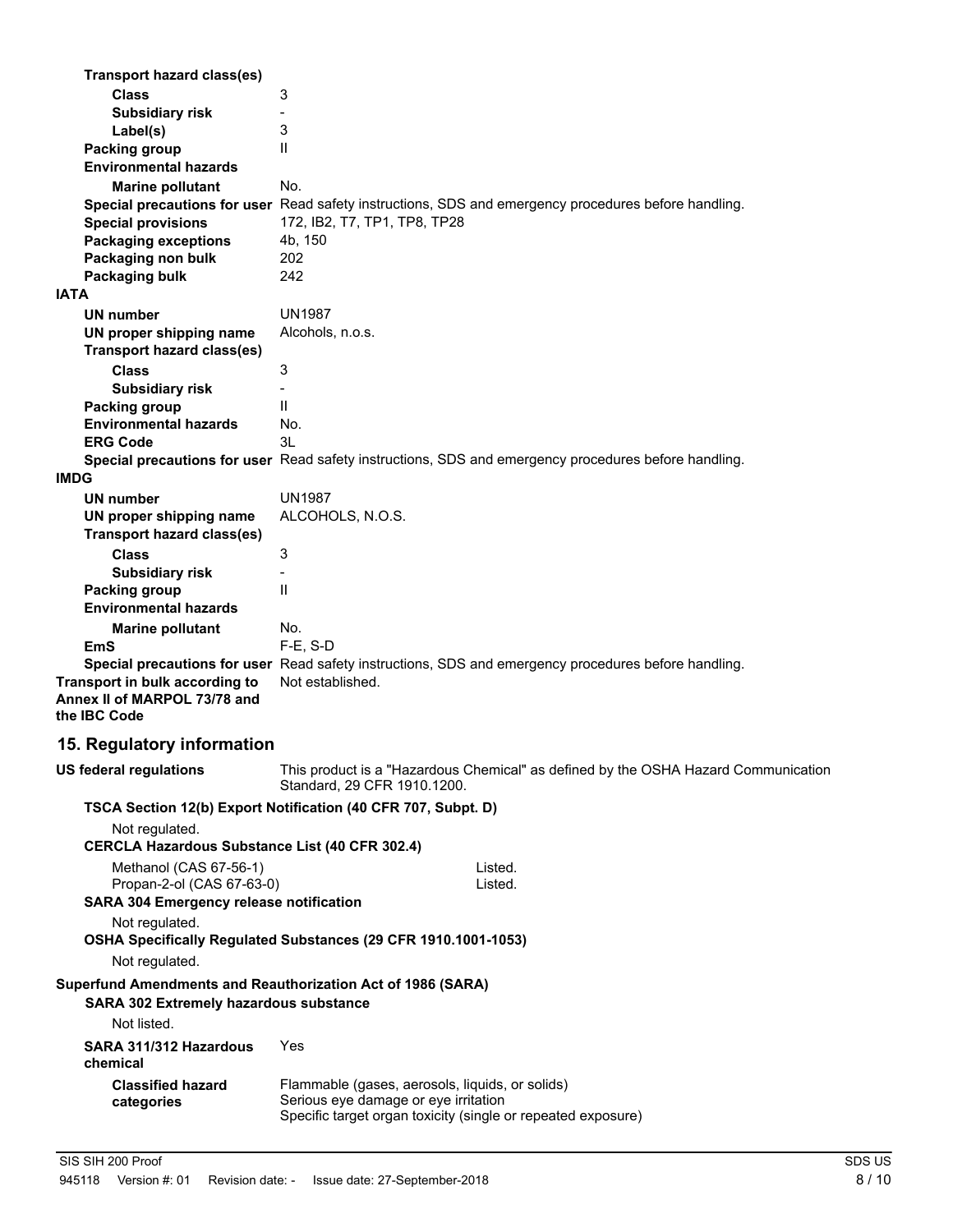| SARA 313 (TRI reporting)<br><b>Chemical name</b>                                       |                               | <b>CAS number</b>                                                                                                                                                                                           | % by wt.      |                        |
|----------------------------------------------------------------------------------------|-------------------------------|-------------------------------------------------------------------------------------------------------------------------------------------------------------------------------------------------------------|---------------|------------------------|
| Methanol                                                                               |                               | 67-56-1                                                                                                                                                                                                     | $2.1 - 2.6$   |                        |
| Propan-2-ol                                                                            |                               | 67-63-0                                                                                                                                                                                                     | $49.5 - 50.5$ |                        |
| <b>Other federal regulations</b>                                                       |                               |                                                                                                                                                                                                             |               |                        |
|                                                                                        |                               | Clean Air Act (CAA) Section 112 Hazardous Air Pollutants (HAPs) List                                                                                                                                        |               |                        |
| Methanol (CAS 67-56-1)                                                                 |                               |                                                                                                                                                                                                             |               |                        |
|                                                                                        |                               | Clean Air Act (CAA) Section 112(r) Accidental Release Prevention (40 CFR 68.130)                                                                                                                            |               |                        |
| Not regulated.                                                                         |                               |                                                                                                                                                                                                             |               |                        |
| <b>Safe Drinking Water Act</b><br>(SDWA)                                               | Not regulated.                |                                                                                                                                                                                                             |               |                        |
|                                                                                        |                               | FEMA Priority Substances Respiratory Health and Safety in the Flavor Manufacturing Workplace                                                                                                                |               |                        |
| Ethyl alcohol (CAS 64-17-5)<br>Propan-2-ol (CAS 67-63-0)                               |                               | Low priority<br>Low priority                                                                                                                                                                                |               |                        |
| US state regulations                                                                   |                               |                                                                                                                                                                                                             |               |                        |
| US. Massachusetts RTK - Substance List                                                 |                               |                                                                                                                                                                                                             |               |                        |
| Ethyl alcohol (CAS 64-17-5)                                                            |                               |                                                                                                                                                                                                             |               |                        |
| Methanol (CAS 67-56-1)<br>Propan-2-ol (CAS 67-63-0)                                    |                               |                                                                                                                                                                                                             |               |                        |
| US. New Jersey Worker and Community Right-to-Know Act                                  |                               |                                                                                                                                                                                                             |               |                        |
| Ethyl alcohol (CAS 64-17-5)                                                            |                               |                                                                                                                                                                                                             |               |                        |
| Methanol (CAS 67-56-1)                                                                 |                               |                                                                                                                                                                                                             |               |                        |
| Propan-2-ol (CAS 67-63-0)                                                              |                               |                                                                                                                                                                                                             |               |                        |
| US. Pennsylvania Worker and Community Right-to-Know Law<br>Ethyl alcohol (CAS 64-17-5) |                               |                                                                                                                                                                                                             |               |                        |
| Methanol (CAS 67-56-1)                                                                 |                               |                                                                                                                                                                                                             |               |                        |
| Propan-2-ol (CAS 67-63-0)                                                              |                               |                                                                                                                                                                                                             |               |                        |
| <b>US. Rhode Island RTK</b>                                                            |                               |                                                                                                                                                                                                             |               |                        |
| Ethyl alcohol (CAS 64-17-5)<br>Methanol (CAS 67-56-1)<br>Propan-2-ol (CAS 67-63-0)     |                               |                                                                                                                                                                                                             |               |                        |
| <b>California Proposition 65</b>                                                       |                               |                                                                                                                                                                                                             |               |                        |
|                                                                                        |                               | <b>WARNING:</b> This product can expose you to Methanol, which is known to the State of California to cause birth<br>defects or other reproductive harm. For more information go to www.P65Warnings.ca.gov. |               |                        |
|                                                                                        |                               | California Proposition 65 - CRT: Listed date/Developmental toxin                                                                                                                                            |               |                        |
| Methanol (CAS 67-56-1)                                                                 |                               | Listed: March 16, 2012                                                                                                                                                                                      |               |                        |
| subd. $(a)$                                                                            |                               | US. California. Candidate Chemicals List. Safer Consumer Products Regulations (Cal. Code Regs, tit. 22, 69502.3,                                                                                            |               |                        |
| Methanol (CAS 67-56-1)                                                                 |                               |                                                                                                                                                                                                             |               |                        |
| Propan-2-ol (CAS 67-63-0)                                                              |                               |                                                                                                                                                                                                             |               |                        |
| <b>International Inventories</b>                                                       |                               |                                                                                                                                                                                                             |               |                        |
| Country(s) or region                                                                   | <b>Inventory name</b>         |                                                                                                                                                                                                             |               | On inventory (yes/no)* |
| Australia                                                                              |                               | Australian Inventory of Chemical Substances (AICS)                                                                                                                                                          |               | Yes                    |
| Canada                                                                                 |                               | Domestic Substances List (DSL)                                                                                                                                                                              |               | Yes                    |
| Canada                                                                                 |                               | Non-Domestic Substances List (NDSL)                                                                                                                                                                         |               | No                     |
| China                                                                                  |                               | Inventory of Existing Chemical Substances in China (IECSC)                                                                                                                                                  |               | Yes                    |
| Europe                                                                                 | Substances (EINECS)           | European Inventory of Existing Commercial Chemical                                                                                                                                                          |               | Yes                    |
| Europe                                                                                 |                               | European List of Notified Chemical Substances (ELINCS)                                                                                                                                                      |               | No.                    |
| Japan                                                                                  |                               | Inventory of Existing and New Chemical Substances (ENCS)                                                                                                                                                    |               | Yes                    |
| Korea                                                                                  | Existing Chemicals List (ECL) |                                                                                                                                                                                                             |               | <b>Yes</b>             |
| New Zealand                                                                            | New Zealand Inventory         |                                                                                                                                                                                                             |               | Yes                    |
| Philippines                                                                            | (PICCS)                       | Philippine Inventory of Chemicals and Chemical Substances                                                                                                                                                   |               | Yes                    |
| Taiwan                                                                                 |                               | Taiwan Chemical Substance Inventory (TCSI)                                                                                                                                                                  |               | Yes                    |
| SIS SIH 200 Proof                                                                      |                               |                                                                                                                                                                                                             |               | SDS US                 |